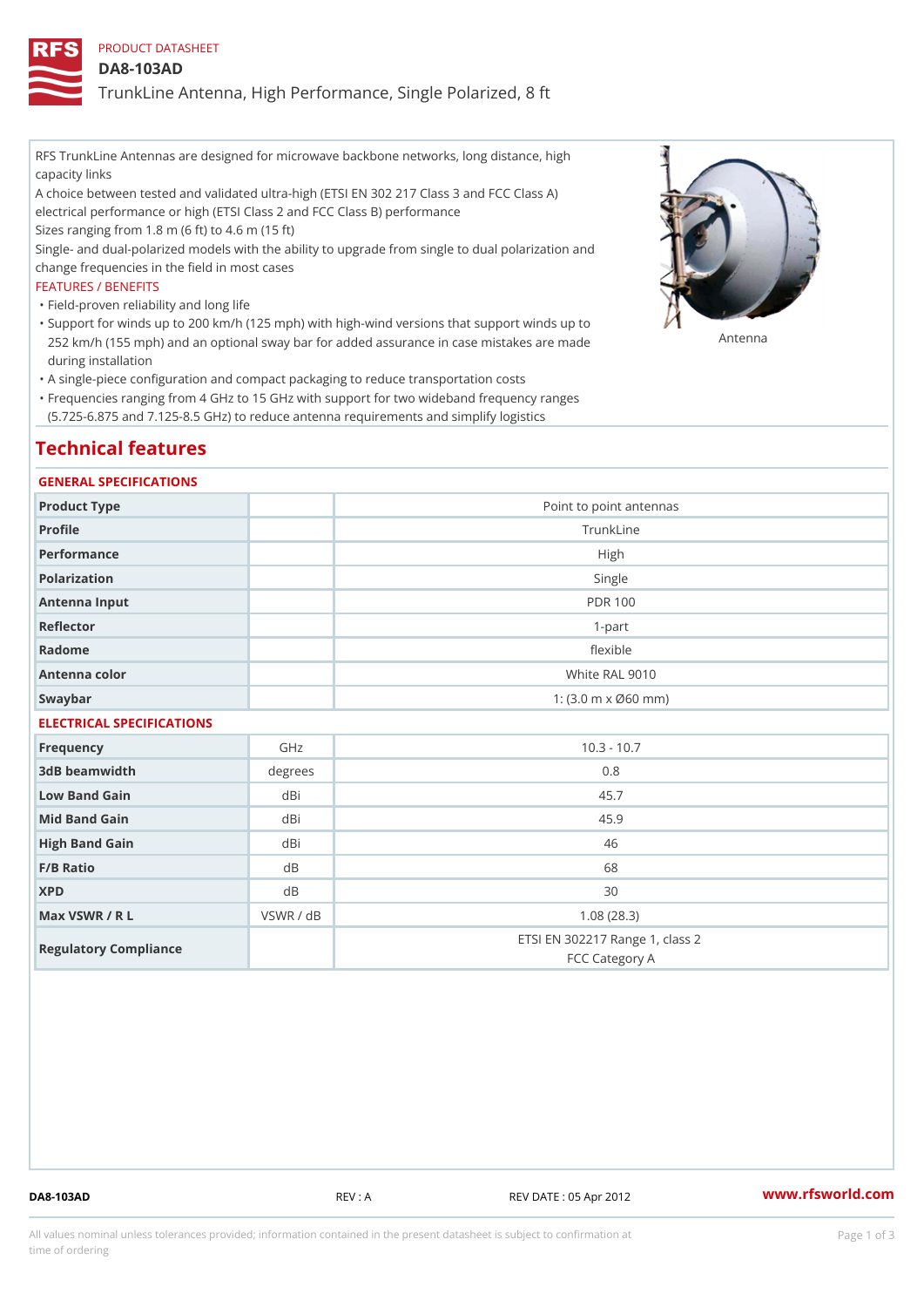# PRODUCT DATASHEET

DA8-103AD

TrunkLine Antenna, High Performance, Single Polarized, 8 ft

| MECHANICAL SPECIFICATIONS                                            |              |                                                                          |  |
|----------------------------------------------------------------------|--------------|--------------------------------------------------------------------------|--|
| Diameter                                                             | ft $(m)$     | 8(2.4)                                                                   |  |
| Elevation Adjustment                                                 | degrees      | ± 5                                                                      |  |
| Azimuth Adjustment                                                   | degrees      | ± 5                                                                      |  |
| Polarization Adjustment                                              | degree:      | ± 5                                                                      |  |
| Mounting Pipe Diameter<br>minimum                                    | $mm$ (in)    | 114(4.5)                                                                 |  |
| Mounting Pipe Diameter<br>maximum                                    | $mm$ (in)    | 114(4.5)                                                                 |  |
| Approximate Weight                                                   | kg (1b)      | 180 (396)                                                                |  |
| Survival Windspeed                                                   | $km/h$ (mph) | 200 (125)                                                                |  |
| Operational Windspeed                                                | $km/h$ (mph) | 190 (118)                                                                |  |
| <b>STRUCTURE</b>                                                     |              |                                                                          |  |
| Radome Material                                                      |              | PVC coated fabric                                                        |  |
| FURTHER ACCESSORIES                                                  |              |                                                                          |  |
| optional Swaybar                                                     |              | 1: SMA-SK-60-3000A (3.0 m x Ø60 mm)                                      |  |
| Further Accessories                                                  |              | SMA-WK-8 : Wind Kit<br>SMA-SKO-UNIVERSAL-L : Universal sway bar fixation |  |
| MOUNTOUTLINE                                                         |              |                                                                          |  |
| m m<br>Dimension_A<br>(in)                                           |              | 2616 (103.4)                                                             |  |
| m m<br>Dimension_B<br>(in)                                           |              | 1450(57.1)                                                               |  |
| m m<br>Dimension_C<br>(in)                                           |              | 460(18.1)                                                                |  |
| $Dim_D - D -$<br>m m<br>$114$ m m (4.5 _ ir ) $\sqrt{$ imp $\approx$ |              | 190(7.5)                                                                 |  |

Dimension\_E

Dimension\_F

mm (in)

m<sub>m</sub> (in)

310 (12.3)

1120 (44.1)

DA8-103AD REV : A REV DATE : 05 Apr 2012 [www.](https://www.rfsworld.com)rfsworld.com